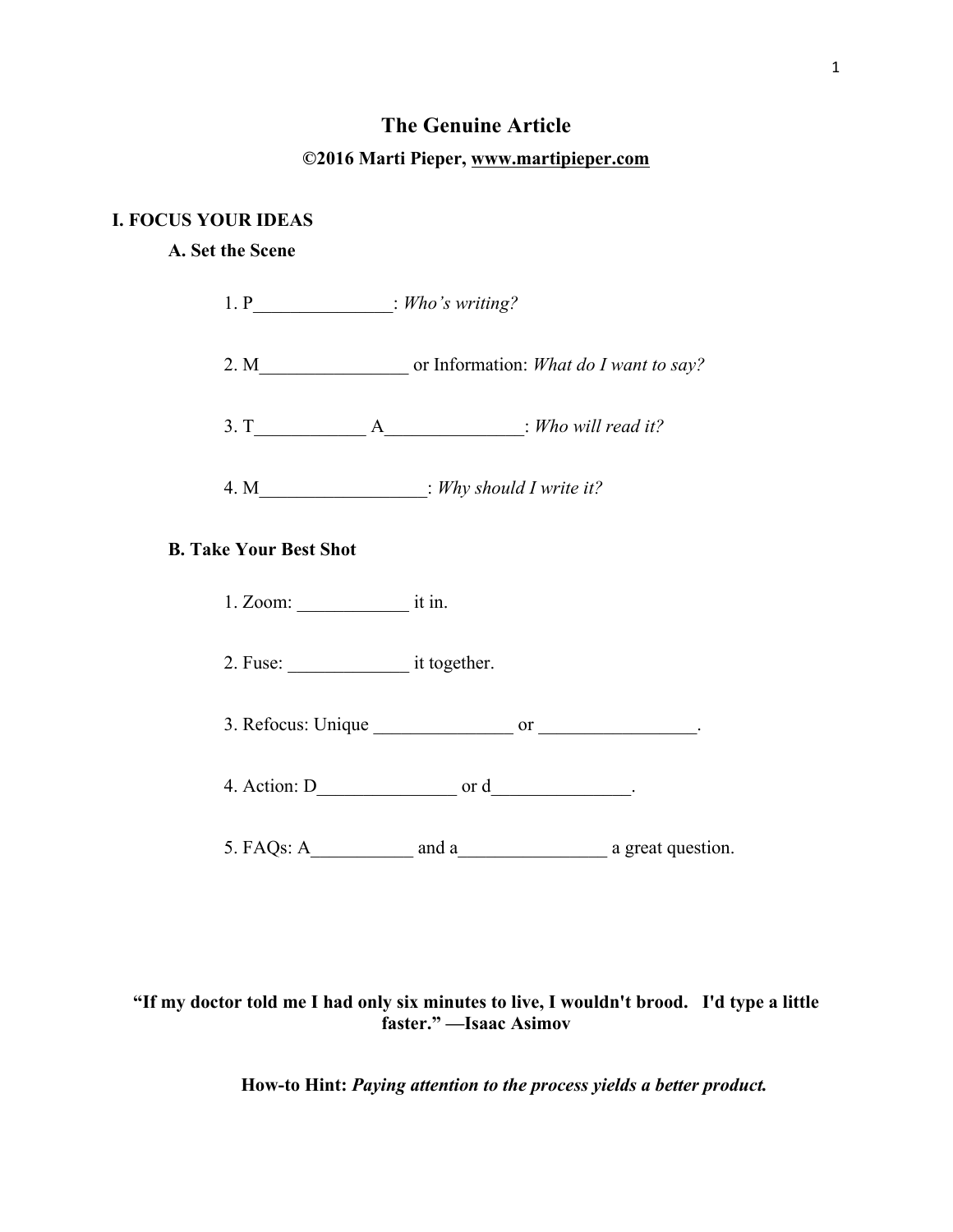### **II. STRUCTURE YOUR WORK**

A. Hook 'Em or Lose 'Em

1. Don't:



**"The best advice is to start at a point of tension. Throw me into a story or an article that pulls my emotions or my curiosity and makes me want to know more--about the topic, the person, or both."—Cecil Murphey**

**How-to Hint:** *Earn the right to be read.*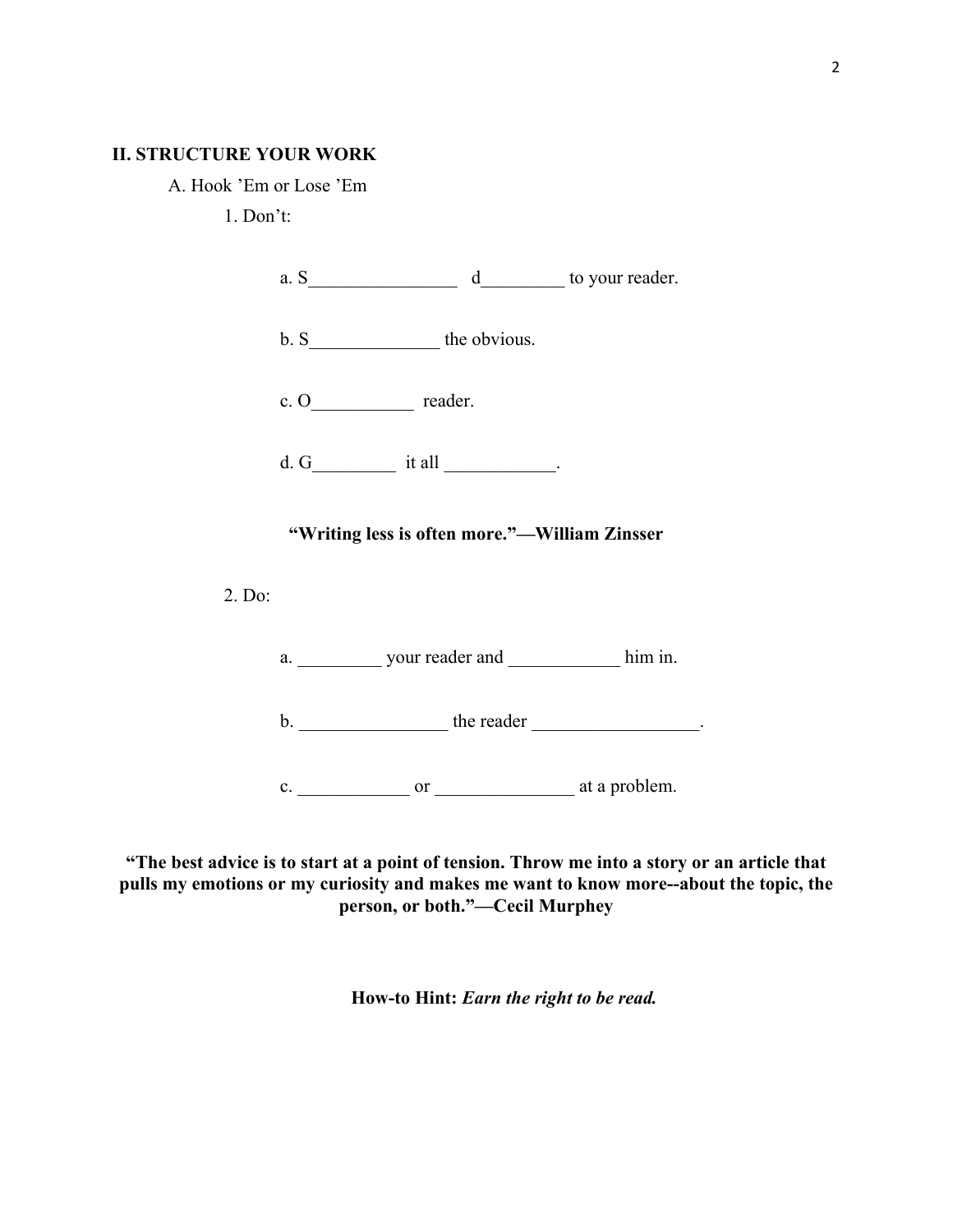## 3. Bonus: Ten Ways to Hook Your Readers

- a. Personal Anecdote
- b. Description
- c. Dialogue
- d. Universal Experience
- e. History
- f. News or Information
- g. Problem
- h. Question
- i. Quotation
- j. Surprise
- B. The Rest of the Story: Four Blueprints
	- 1. I\_\_\_\_\_\_\_\_\_\_\_\_\_\_ P\_\_\_\_\_\_\_\_\_\_\_\_\_\_\_  $2. C_1$  $3. S$  $4. A$